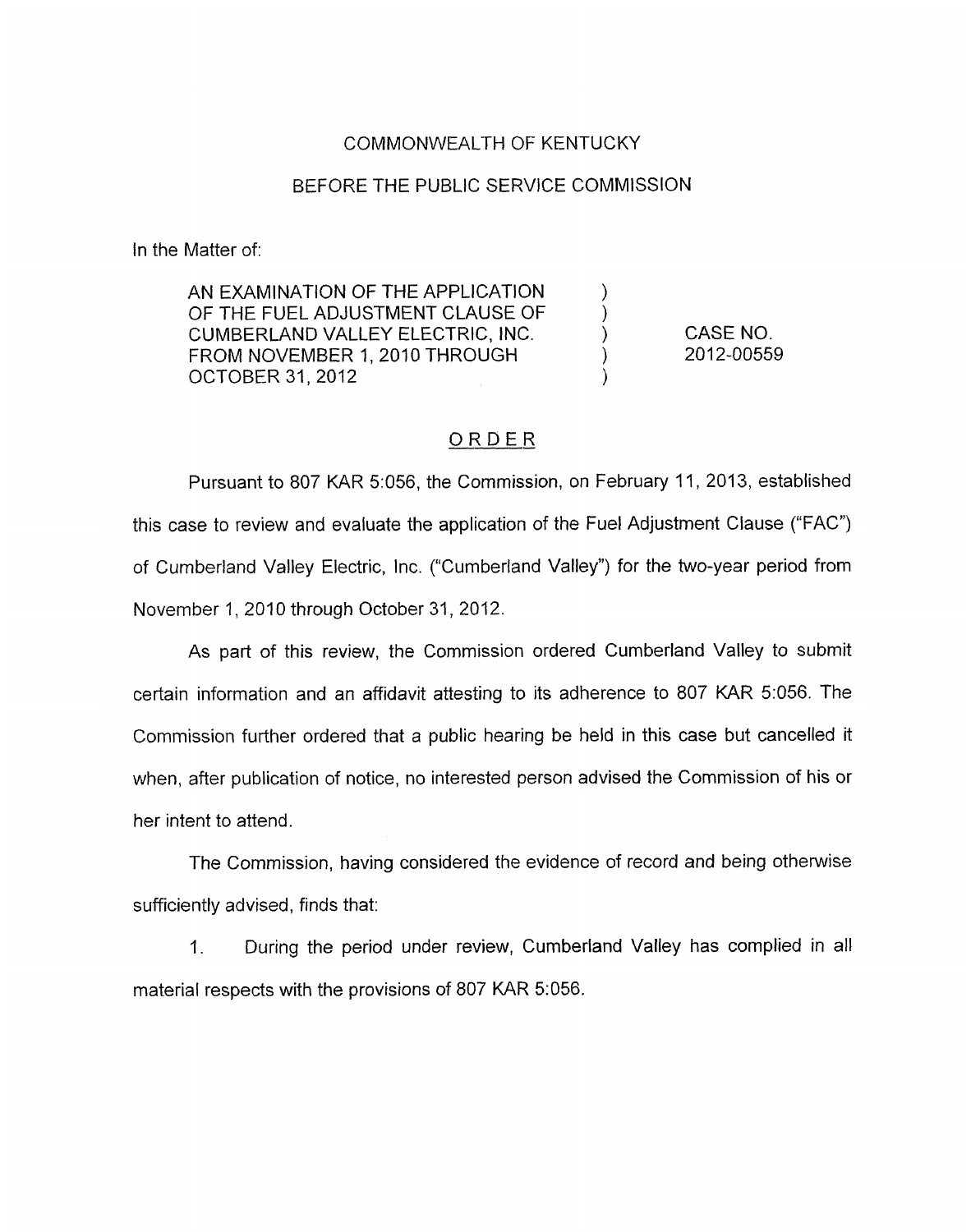2. As East Kentucky Power Cooperative, Inc., the wholesale supplier of Cumberland Valley, has been authorized to maintain its base fuel rate at its current level,' Cumberland Valley's proposal to maintain its rates at their current level should be approved.

IT IS THEREFORE ORDERED that:

1. The charges and credits applied by Cumberland Valley through the FAC for the period from November 1, 2010 through October 31, 2012 are approved.

*2.* Cumberland Valley's proposal to maintain its rates at their current level is approved.

By the Commission



**ATTE** 6⁄któr

<sup>1</sup> Case No. 2012-00551, An Examination of the Application of the Fuel Adjustment Clause of East Kentucky Power Cooperative, Inc. from November I, 2010 through October 31, 2012 **(Ky.** PSC May 17,  $2013$ ).